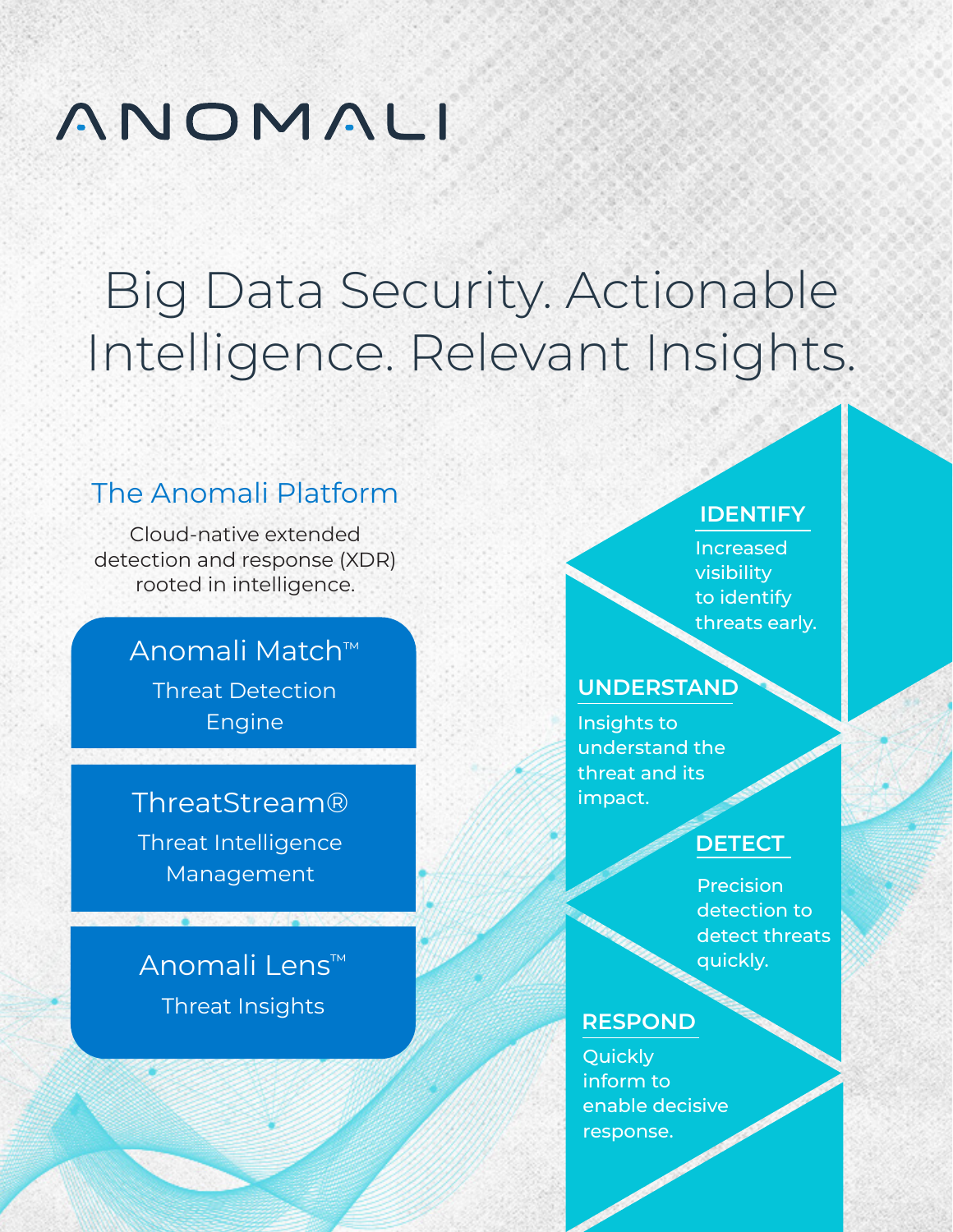# The Anomali® Platform

The Anomali Platform is a cloud-native extended detection and response (XDR) solution that automates the collection of threat data and drives detection, prioritization, and analysis, taking security from intelligence to detection in seconds.

The Anomali Platform is fueled by big data management, machine learning, and the world's largest intelligence repository to automatically correlate ALL installed security telemetry against active threat intelligence to stop breaches and attackers in real-time.

By cutting through the noise to surface relevant threats, the Anomali Platform improves organizational efficiencies, providing security teams with the tools and insights needed to detect threats, make informed decisions and defend against today's sophisticated threats.



# Anomali®

By correlating the world's largest repository of global actor, technique, and indicator intelligence with our infinite detection capabilities, The Anomali Platform delivers a one-of-a-kind extended detection and response solution that continuously detects threats and prevents attacks before they happen.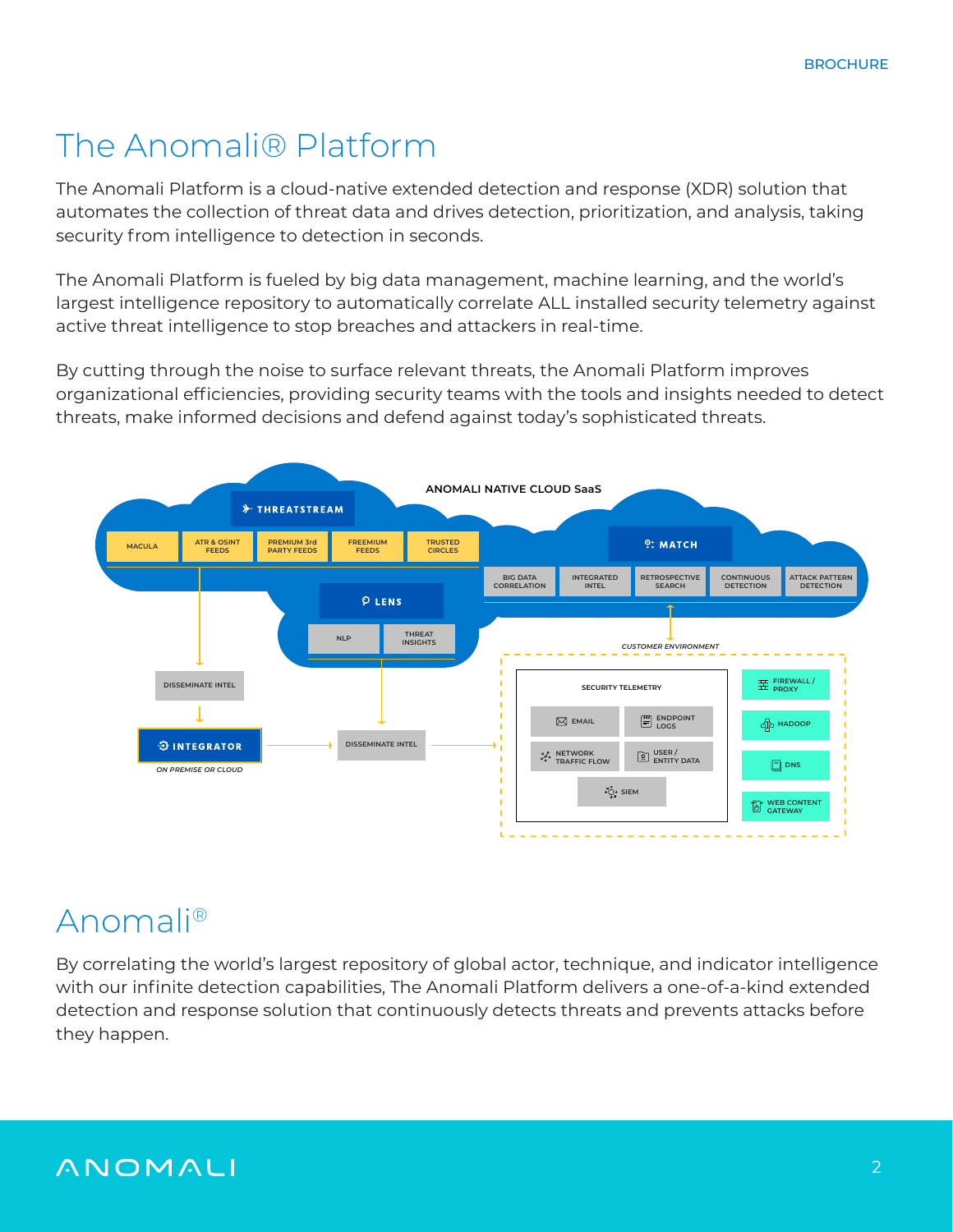#### Platform Benefits:

- **•** Quickly identify targeted threats to your organization
- **•** Automate detection and analysis of threats to empower analysts
- **•** Improve response with insights into threat actors and behaviors
- **•** Save time and resources by the reducing impact of attacks
- **•** Break down silos and enable collaboration between internal and external teams
- **•** Increase ROI of existing security investments

## ThreatStream®

Threat Intelligence Management that automates the collection and processing of raw data and transforms it into actionable threat intelligence for security teams.

- **•** Map threat intelligence to threat models (Actor Profiles, Campaigns, and TTPs)
- **•** Automatically collect and aggregate OSINT, 3rd party, Labs, and ISAC data
- **•** Automate workflows for quicker analyst insights
- **•** Securely share and collaborate threat intelligence with trusted partners
- **•** Integrate with SIEM, FW, Endpoint, IDS, API, and more

## Anomali Match™

Intelligence-driven extended detection and response that helps organizations quickly identify and respond to threats in real-time by automatically correlating ALL security telemetry against active threat intelligence to stop breaches and attackers.

- **•** Detect exposure to current and historical threats within your environment
- **•** Automatically tie indicator matches to threat models (e.g. CVEs and MITRE ATT&CK)
- **•** Search 5+ years of telemetry across 100s of millions of IOCs;
- **•** Automatically correlate new intelligence against historical telemetry
- **•** Automate attack pattern analysis to identify and protect against the attackers "next move."

# Anomali Lens

A powerful Natural Language Processing engine that helps operationalize threat intelligence by automatically scanning web-based content to identify relevant threats and streamline the lifecycle of researching and reporting on them. Lens provides instant access to strategic and tactical intelligence from any mobile or browser page. Analysts at all levels are empowered with real-time context that helps inform their organization to accelerate decision-making.

## ANOMALI